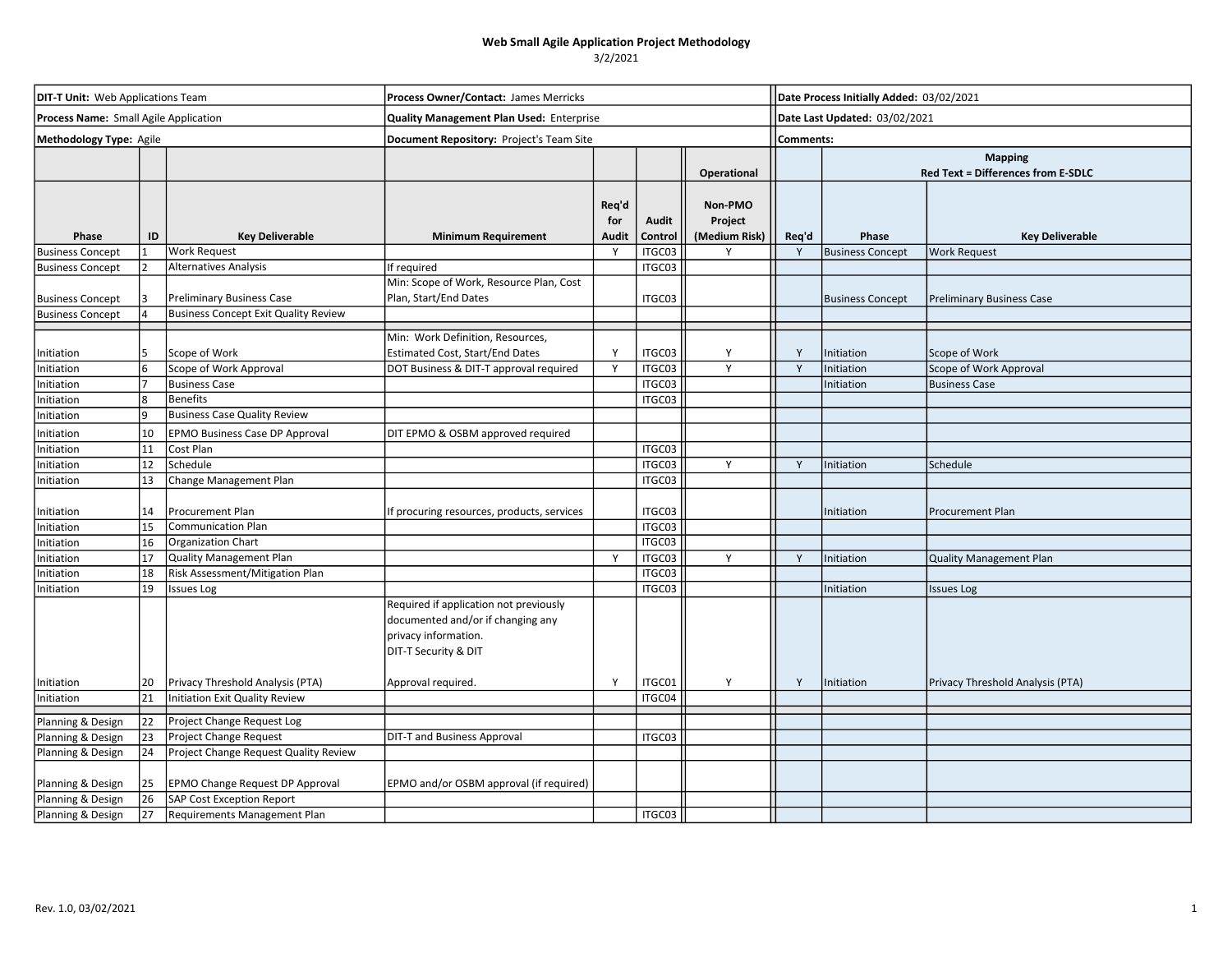|                                        |          |                                                                                |                                           |                              |                  | Operational                         |       | <b>Mapping</b><br><b>Red Text = Differences from E-SDLC</b> |                                             |
|----------------------------------------|----------|--------------------------------------------------------------------------------|-------------------------------------------|------------------------------|------------------|-------------------------------------|-------|-------------------------------------------------------------|---------------------------------------------|
|                                        |          |                                                                                |                                           |                              |                  |                                     |       |                                                             |                                             |
| Phase                                  | ID       | <b>Key Deliverable</b>                                                         | <b>Minimum Requirement</b>                | Req'd<br>for<br><b>Audit</b> | Audit<br>Control | Non-PMO<br>Project<br>(Medium Risk) | Req'd | Phase                                                       | <b>Key Deliverable</b>                      |
|                                        |          |                                                                                | Must be approved by Business and other    |                              | ITGC01           |                                     |       |                                                             |                                             |
|                                        |          |                                                                                | stakeholders, including Architecture,     |                              | ITGC02           |                                     |       |                                                             |                                             |
| Planning & Design                      | 28       | Requirements                                                                   | Security, Infrastructure, etc.            | Y                            | ITGC03           | Y                                   | Y     | Planning & Design                                           | Requirements                                |
|                                        |          |                                                                                | Required on all sizes of work except on   |                              | ITGC01           |                                     |       |                                                             |                                             |
|                                        |          |                                                                                | small operational work, this may be       |                              | ITGC02           |                                     |       |                                                             |                                             |
| Planning & Design                      | 29       | <b>Requirements Approval</b>                                                   | included in Work Definition.              | Y                            | ITGC03           | Y                                   | Y     | Planning & Design                                           | <b>Requirements Approval</b>                |
| Planning & Design                      | 30       | <b>Requirements Traceability Matrix</b>                                        |                                           |                              |                  |                                     |       |                                                             |                                             |
|                                        |          |                                                                                |                                           |                              | ITGC01           |                                     |       |                                                             |                                             |
| Planning & Design                      | 32       | Architecture Design                                                            |                                           |                              | ITGC02           |                                     |       | Planning & Design                                           | Technical Architecture System Design (TASD) |
| Planning & Design                      | 33       | Architecture DP Quality Review                                                 | If required by EPMO                       |                              |                  |                                     |       |                                                             |                                             |
|                                        |          |                                                                                | If required by EPMO                       |                              | ITGC01           |                                     |       |                                                             |                                             |
| Planning & Design                      | 34       | EPMO Architecture DP Approval                                                  | DIT Architecture Approval required        |                              | ITGC02           |                                     |       |                                                             |                                             |
| Planning & Design                      | 35       | Security DP Quality Review                                                     | If required by EPMO                       |                              |                  |                                     |       |                                                             |                                             |
|                                        |          |                                                                                | If required by EPMO                       |                              | ITGC01           |                                     |       |                                                             |                                             |
| Planning & Design                      | 36       | <b>EPMO Security DP Approval</b>                                               | <b>DIT Approval Required</b>              |                              | ITGC02           |                                     |       |                                                             |                                             |
|                                        |          |                                                                                | If required, complete                     |                              |                  |                                     |       |                                                             |                                             |
| Planning & Design                      | 37       | Architecture Exception Request                                                 | <b>DIT Approval Required</b>              |                              |                  | Y                                   | Y     | Planning & Design                                           | <b>Architecture Exception Request</b>       |
|                                        |          |                                                                                | If required, complete                     |                              |                  |                                     |       |                                                             |                                             |
| Planning & Design                      | 38       | <b>NCID Exception Request</b>                                                  | DIT Approval Required                     |                              | ITGC01           | Y                                   | Y     | Planning & Design                                           | <b>NCID Exception Request</b>               |
|                                        |          |                                                                                | If required, complete                     |                              |                  |                                     |       |                                                             |                                             |
| Planning & Design                      | 39       | Security Exception Request                                                     | DIT Approval Required                     |                              | ITGC01           | Y                                   | Y     | Planning & Design                                           | <b>Security Exception Request</b>           |
| Planning & Design                      | 40       | Design Document                                                                |                                           | Y                            | ITGC03           | Y                                   | Y     | Planning & Design                                           | Design Document                             |
|                                        |          |                                                                                |                                           |                              |                  |                                     |       |                                                             |                                             |
| Planning & Design                      | 41       | Design Approval                                                                | Business and other stakeholders approvals | Y                            | ITGC03           | Y                                   | Y     | Planning & Design                                           | Design Approval                             |
| Planning & Design                      | 42       | <b>Business Continuity Plan</b>                                                | If required                               |                              | ITGC03           |                                     |       |                                                             |                                             |
| Planning & Design                      | 43       | Disaster Recovery Plan                                                         | If required                               |                              | ITGC03<br>ITGC03 |                                     |       |                                                             |                                             |
| Planning & Design<br>Planning & Design | 44<br>45 | <b>Training Plan</b><br><b>Test Plan</b>                                       | If required                               |                              |                  | Y                                   | Y     | Planning & Design                                           | <b>Test Plan</b>                            |
| Planning & Design                      | 46       | Acceptance Process and Criteria                                                |                                           |                              | ITGC03           | Y                                   | Y     | Planning & Design                                           | <b>Acceptance Process and Criteria</b>      |
|                                        |          |                                                                                | Must be approved by Business and other    |                              |                  |                                     |       |                                                             |                                             |
| Planning & Design                      | 47       | Acceptance Process and Criteria Approval                                       | stakeholders                              |                              | ITGC03           | Y                                   | Y     | Planning & Design                                           | Acceptance Process and Criteria Approval    |
|                                        |          |                                                                                | Required if there are changes to the      |                              |                  |                                     |       |                                                             |                                             |
| Planning & Design                      | 48       | Operational Level Agreement (OLA)                                              | current OLA.                              |                              | ITGC04           | Y                                   | Y     | Planning & Design                                           | Operational Level Agreement (OLA)           |
|                                        |          |                                                                                | If required                               |                              |                  |                                     |       |                                                             |                                             |
| Planning & Design                      | 49       | Operational Level Agreement (OLA) Approval Must be approved by IT Stakeholders |                                           |                              | ITGC04           | Y                                   | Y     | Planning & Design                                           | Operational Level Agreement (OLA) Approval  |
| Planning & Design                      | 50       | Business Approval to Exit P&D                                                  |                                           |                              | ITGC03           |                                     |       | Planning & Design                                           | <b>Business Approval to Exit P&amp;D</b>    |
| Planning & Design                      | 51       | P&D Exit Quality Review                                                        |                                           |                              | ITGC04           |                                     |       |                                                             |                                             |
| Planning & Design                      |          | If RFP required, deliverables below:                                           |                                           |                              |                  |                                     |       | Planning & Design                                           | If RFP required, deliverables below:        |
|                                        |          |                                                                                |                                           |                              |                  |                                     |       |                                                             |                                             |
| Planning & Design                      | 52       | RFP Request for Commodity/Service Form                                         |                                           |                              | ITGC04           |                                     | Y     | Planning & Design                                           | RFP Request for Commodity/Service Form      |
| Planning & Design                      | 53       | RFP Disaster Recovery Assessment                                               |                                           |                              | ITGC04           | Y                                   | Y     | Planning & Design                                           | RFP Disaster Recovery Assessment            |
| Planning & Design                      | 54       | <b>RFP Sourcing Exception Request</b>                                          | If required for the RFP                   |                              | ITGC04           | Y                                   | Y     | Planning & Design                                           | <b>RFP Sourcing Exception Request</b>       |
| Planning & Design                      | 55       | RFP Hosting Exception Request                                                  | If required for the RFP                   |                              | ITGC04           | Y                                   | Y     | Planning & Design                                           | <b>RFP Hosting Exception Request</b>        |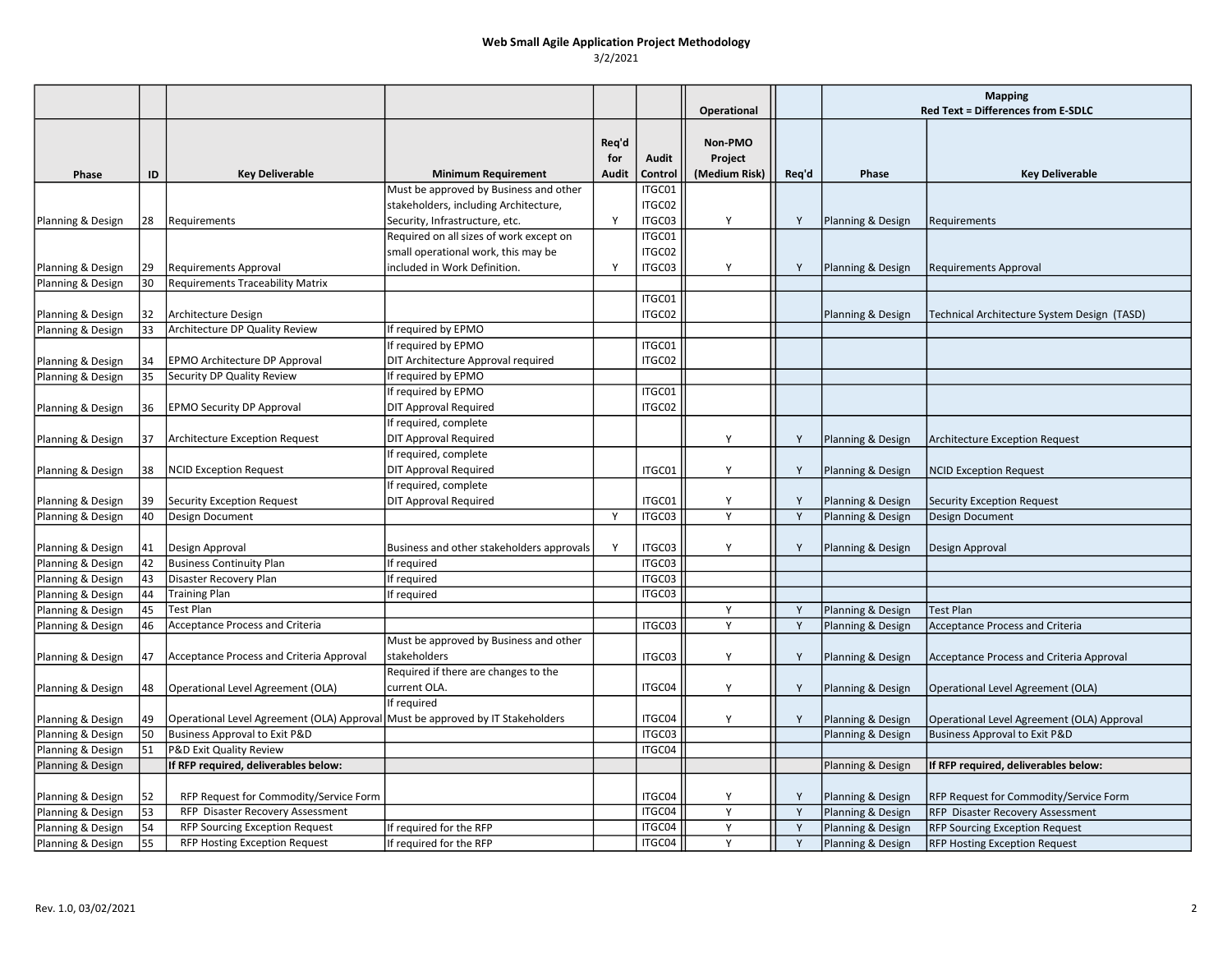|                   |    |                                                              |                                           |                       |                  | Operational                         |       | <b>Mapping</b><br><b>Red Text = Differences from E-SDLC</b> |                                                              |
|-------------------|----|--------------------------------------------------------------|-------------------------------------------|-----------------------|------------------|-------------------------------------|-------|-------------------------------------------------------------|--------------------------------------------------------------|
| Phase             | ID | <b>Key Deliverable</b>                                       | <b>Minimum Requirement</b>                | Req'd<br>for<br>Audit | Audit<br>Control | Non-PMO<br>Project<br>(Medium Risk) | Req'd | Phase                                                       | <b>Key Deliverable</b>                                       |
|                   |    |                                                              |                                           |                       | ITGC03           |                                     |       |                                                             |                                                              |
| Planning & Design | 56 | <b>RFP and Attachments</b>                                   |                                           |                       | ITGC04           | Y                                   | Y     | Planning & Design                                           | <b>RFP and Attachments</b>                                   |
| Planning & Design | 57 | RFP Proposal Evaluation Plan                                 |                                           |                       | ITGC03<br>ITGC04 | Υ                                   | Y     | Planning & Design                                           | RFP Proposal Evaluation Plan                                 |
| Planning & Design | 58 | <b>RFP Content Submission</b>                                |                                           |                       |                  |                                     |       | Planning & Design                                           | <b>RFP Content Submission</b>                                |
| Planning & Design | 59 | RFP Individual Evaluation Workbooks                          |                                           |                       | ITGC03<br>ITGC04 | Y                                   | Y     | Planning & Design                                           | RFP Individual Evaluation Workbooks                          |
|                   |    | RFP Oral Presentation/Demonstration                          |                                           |                       | ITGC03           |                                     |       |                                                             |                                                              |
| Planning & Design | 60 | Guide<br>RFP Consensus Evaluation Workbook                   |                                           |                       | ITGC04<br>ITGC03 | Y<br>Y                              | Y     | Planning & Design                                           | RFP Oral Presentation/Demonstration Guide                    |
| Planning & Design | 61 | RFP Evaluation Report with Award                             |                                           |                       | ITGC03           |                                     | Y     | Planning & Design                                           | <b>RFP Consensus Evaluation Workbook</b>                     |
| Planning & Design | 62 | Recommendation                                               |                                           |                       | ITGC04           | Y                                   | Y     | Planning & Design                                           | RFP Evaluation Report with Award Recommendation              |
|                   |    |                                                              | Business and other stakeholders approvals |                       | ITGC03           |                                     |       |                                                             |                                                              |
| Planning & Design | 63 | RFP Evaluation Report Approvals                              | required.                                 |                       | ITGC04           | Y                                   | Y     | Planning & Design                                           | <b>RFP Evaluation Report Approvals</b>                       |
| Planning & Design | 64 | <b>RFP CIO Presentation</b>                                  |                                           |                       |                  | Y                                   | Y     | Planning & Design                                           | <b>RFP CIO Presentation</b>                                  |
| Planning & Design | 65 | <b>RFP Evaluation Review Checklist</b>                       |                                           |                       |                  |                                     |       | Planning & Design                                           | <b>RFP Evaluation Review Checklist</b>                       |
| Planning & Design | 66 | EPMO RFP Review DP Approval                                  | <b>DPMO Approval Required</b>             |                       |                  |                                     |       | Planning & Design                                           | EPMO RFP Review DP Approval                                  |
|                   |    | EPMO Contract Award Review DP                                |                                           |                       |                  |                                     |       |                                                             |                                                              |
| Planning & Design | 67 | Approval                                                     | DPMO Approval Required                    |                       |                  |                                     |       | Planning & Design                                           | <b>EPMO Contract Award Review DP Approval</b>                |
| Planning & Design |    | If Invitation for Bid (IFB) required,<br>deliverables below: |                                           |                       |                  |                                     |       | Planning & Design                                           | If Invitation for Bid (IFB) required, deliverables<br>below: |
|                   |    |                                                              |                                           |                       | ITGC03           |                                     |       |                                                             |                                                              |
| Planning & Design | 68 | IFB Request for Commodity/Service Form                       |                                           |                       | ITGC04           | Y                                   | Y     | Planning & Design                                           | IFB Request for Commodity/Service Form                       |
| Planning & Design | 69 | IFB Disaster Recovery Assessment                             | If required for IFB                       |                       | ITGC03<br>ITGC04 | Y                                   | Y     | Planning & Design                                           | <b>IFB Disaster Recovery Assessment</b>                      |
| Planning & Design | 70 | <b>IFB Sourcing Exception Request</b>                        | If required for IFB                       |                       | ITGC04           | Y                                   | Y     | Planning & Design                                           | <b>IFB Sourcing Exception Request</b>                        |
| Planning & Design | 71 | IFB Hosting Exception Request                                | If required for IFB                       |                       | ITGC04           | Y                                   | Y     | Planning & Design                                           | <b>IFB Hosting Exception Request</b>                         |
|                   |    |                                                              |                                           |                       | ITGC03           |                                     |       |                                                             |                                                              |
| Planning & Design | 72 | IFB and Attachments                                          |                                           |                       | ITGC04           | Y                                   | Y     | Planning & Design                                           | <b>IFB and Attachments</b>                                   |
|                   |    |                                                              |                                           |                       | ITGC03           |                                     |       |                                                             |                                                              |
| Planning & Design | 73 | <b>IFB Statement of Work</b>                                 | May be required for Extensive Services    |                       | ITGC04           | Y                                   | Y     | Planning & Design                                           | <b>IFB Statement of Work</b>                                 |
| Planning & Design | 74 | IFB Bid Review Checklist                                     |                                           |                       |                  | Y                                   | Y     | Planning & Design                                           | <b>IFB Bid Review Checklist</b>                              |
|                   |    |                                                              | Business and other stakeholders approvals |                       |                  |                                     |       |                                                             |                                                              |
| Planning & Design | 75 | <b>IFB Award Approval</b>                                    | required.                                 |                       | ITGC04           | Y                                   | Y     | Planning & Design                                           | <b>IFB Award Approval</b>                                    |
|                   |    | IF Request for Quote (RFQ) required,                         |                                           |                       |                  |                                     |       |                                                             | IF Request for Quote (RFQ) required, deliverables            |
| Planning & Design |    | deliverables below:                                          |                                           |                       |                  |                                     |       | Planning & Design                                           | below:                                                       |
| Planning & Design | 76 | RFQ Request for Commodity/Service Form                       |                                           |                       | ITGC03<br>ITGC04 | Y                                   | Y     | Planning & Design                                           | RFQ Request for Commodity/Service Form                       |
|                   |    |                                                              |                                           |                       | ITGC03           |                                     |       |                                                             |                                                              |
| Planning & Design | 77 | RFQ Disaster Recovery Assessment                             | If required for RFQ                       |                       | ITGC04           | Y                                   | Y     | Planning & Design                                           | RFQ Disaster Recovery Assessment                             |
| Planning & Design | 78 | RFQ Sourcing Exception Request                               | If required for RFQ                       |                       | ITGC04           | Y                                   | Y     | Planning & Design                                           | <b>RFQ Sourcing Exception Request</b>                        |
| Planning & Design | 79 | RFQ Hosting Exception Request                                | If required for RFQ                       |                       | ITGC04           | Y                                   | Y     | Planning & Design                                           | RFQ Hosting Exception Request                                |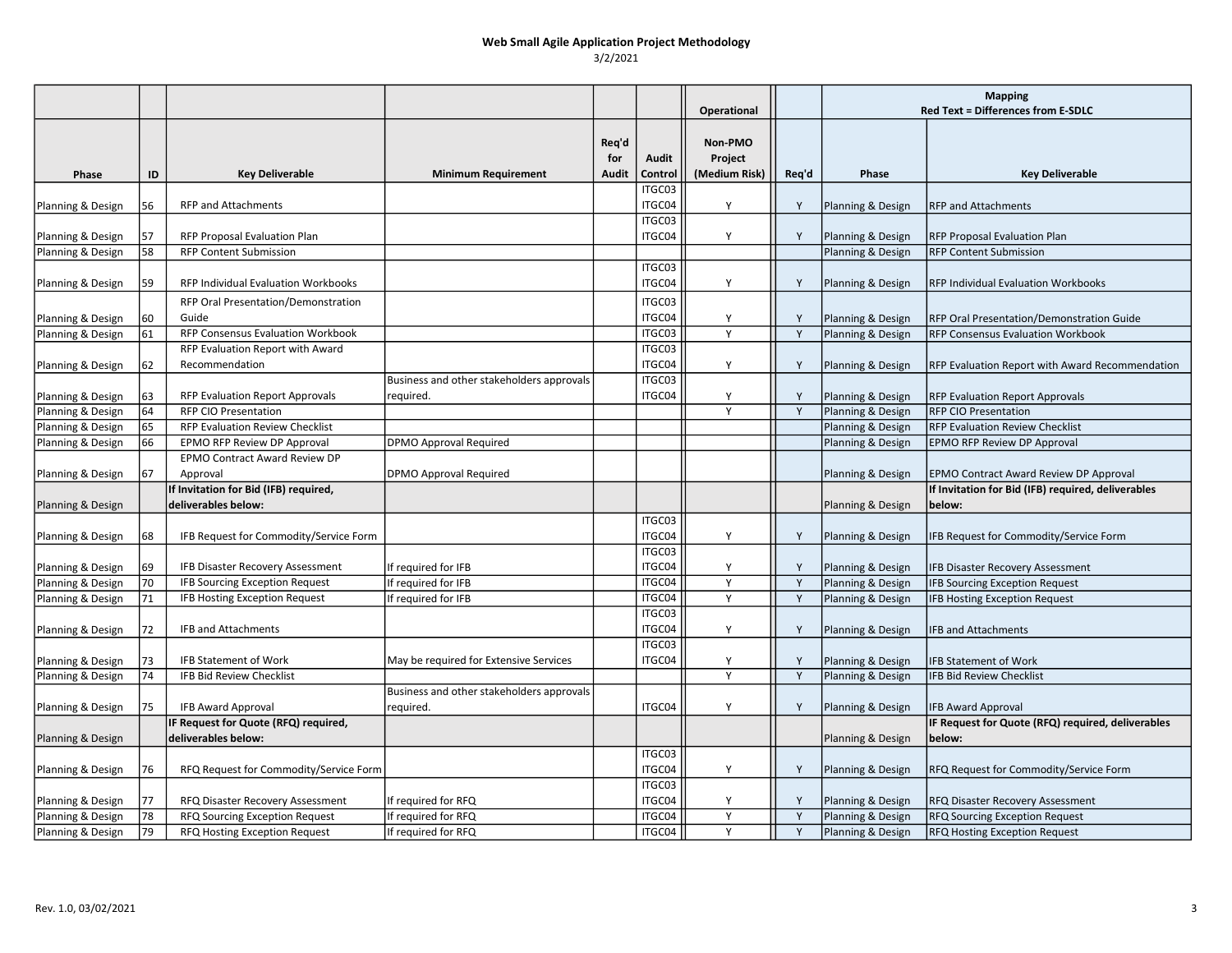|                   |    |                                           |                                           |                              |                  | Operational                         |       | <b>Mapping</b><br>Red Text = Differences from E-SDLC |                                                       |
|-------------------|----|-------------------------------------------|-------------------------------------------|------------------------------|------------------|-------------------------------------|-------|------------------------------------------------------|-------------------------------------------------------|
| Phase             | ID | <b>Key Deliverable</b>                    | <b>Minimum Requirement</b>                | Rea'd<br>for<br><b>Audit</b> | Audit<br>Control | Non-PMO<br>Project<br>(Medium Risk) | Req'd | Phase                                                | <b>Key Deliverable</b>                                |
|                   |    |                                           |                                           |                              | ITGC03           |                                     |       |                                                      |                                                       |
| Planning & Design | 80 | RFQ and Attachments                       |                                           |                              | ITGC04<br>ITGC03 | Y                                   | Y     | Planning & Design                                    | <b>RFQ and Attachments</b>                            |
| Planning & Design | 81 | <b>RFQ Market Research</b>                |                                           |                              | ITGC04           | Y                                   | Y     | Planning & Design                                    | <b>RFQ Market Research</b>                            |
| Planning & Design | 82 | RFQ Estimate or Unofficial Quote          |                                           |                              | ITGC04           | Y                                   | Y     | Planning & Design                                    | RFQ Estimate or Unofficial Quote                      |
|                   |    |                                           |                                           |                              | ITGC03           |                                     |       |                                                      |                                                       |
| Planning & Design | 83 | RFQ Statement of Work                     |                                           |                              | ITGC04           | Υ                                   | Y     | Planning & Design                                    | <b>RFQ Statement of Work</b>                          |
|                   |    |                                           |                                           |                              | ITGC03           |                                     |       |                                                      |                                                       |
| Planning & Design | 84 | <b>RFQ Quote Review Document</b>          |                                           |                              | ITGC04           | Y                                   | Y     | Planning & Design                                    | <b>RFQ Quote Review Document</b>                      |
|                   |    |                                           | Business and other stakeholders approvals |                              |                  |                                     |       |                                                      |                                                       |
| Planning & Design | 85 | <b>RFQ Award Approval</b>                 | required.                                 |                              | ITGC04           | Y                                   | Y     | Planning & Design                                    | <b>RFQ Award Approval</b>                             |
|                   |    |                                           |                                           |                              |                  |                                     |       |                                                      |                                                       |
|                   |    | If Contract Modifications through         |                                           |                              |                  |                                     |       |                                                      | If Contract Modifications through Amendment           |
| Planning & Design |    | Amendment required, deliverables below:   |                                           |                              |                  |                                     |       | Planning & Design                                    | required, deliverables below:                         |
|                   |    | Amendment Request for                     |                                           |                              | ITGC03           |                                     |       |                                                      |                                                       |
| Planning & Design | 86 | Commodity/Service Form                    | May be required if change in scope of     |                              | ITGC04<br>ITGC03 | Y                                   | Y     | Planning & Design                                    | Amendment Request for Commodity/Service Form          |
| Planning & Design | 87 | Amendment Disaster Recovery<br>Assessment | work                                      |                              | ITGC04           | Y                                   | Y     | Planning & Design                                    | Amendment Disaster Recovery Assessment                |
| Planning & Design | 88 | Amendment Sourcing Exception Request      | If required for Amendment                 |                              | ITGC04           | Y                                   | Y     | Planning & Design                                    | <b>Amendment Sourcing Exception Request</b>           |
| Planning & Design | 89 | Amendment Hosting Exception Request       | If required for Amendment                 |                              | ITGC04           | Y                                   | Y     | Planning & Design                                    | Amendment Hosting Exception Request                   |
|                   |    |                                           |                                           |                              | ITGC03           |                                     |       |                                                      |                                                       |
| Planning & Design | 90 | Amendment and Attachments                 |                                           |                              | ITGC04           | Y                                   | Y     | Planning & Design                                    | Amendment and Attachments                             |
|                   |    |                                           |                                           |                              | ITGC03           |                                     |       |                                                      |                                                       |
| Planning & Design | 91 | Amendment Market Research                 |                                           |                              | ITGC04           | Y                                   | Y     | Planning & Design                                    | Amendment Market Research                             |
|                   |    |                                           |                                           |                              | ITGC03           |                                     |       |                                                      |                                                       |
| Planning & Design | 92 | Amendment Estimate or Unofficial Quote    |                                           |                              | ITGC04           | Y                                   | Y     | Planning & Design                                    | Amendment Estimate or Unofficial Quote                |
|                   |    |                                           | May be required for additional work       |                              | ITGC03           |                                     |       |                                                      |                                                       |
| Planning & Design | 93 | Amendment Statement of Work               | within scope of work in existing contract |                              | ITGC04           | Y                                   | Y     | Planning & Design                                    | Amendment Statement of Work                           |
|                   |    |                                           | Business and other stakeholders approvals |                              |                  |                                     |       |                                                      |                                                       |
| Planning & Design | 94 | Amendment Approval                        | required.                                 |                              | ITGC04           | Y                                   | Y     | Planning & Design                                    | Amendment Approval                                    |
|                   |    | IF Request for Information (RFI),         |                                           |                              |                  |                                     |       |                                                      |                                                       |
| Planning & Design |    | deliverables below:                       |                                           |                              |                  |                                     |       | Planning & Design                                    | IF Request for Information (RFI), deliverables below: |
|                   |    |                                           |                                           |                              | ITGC03           |                                     |       |                                                      |                                                       |
| Planning & Design | 95 | <b>RFI</b>                                |                                           |                              | ITGC04           | Y                                   | Y     | Planning & Design                                    | <b>RFI</b>                                            |
|                   |    |                                           |                                           |                              | ITGC01           |                                     |       |                                                      |                                                       |
| Execute & Build   | 31 | Application Architecture Design (AAD)     | DIT-T Architecture Approval Required      | Y                            | ITGC02           | Υ                                   | Y     | Execute & Build                                      | Application Architecture Design (AAD)                 |
|                   |    | Code Structural Quality Analysis (CAST)   |                                           |                              |                  |                                     |       |                                                      |                                                       |
| Execute & Build   | 96 | Report                                    | If required                               |                              |                  |                                     |       |                                                      |                                                       |
|                   |    |                                           |                                           |                              |                  |                                     |       |                                                      |                                                       |
| Execute & Build   | 97 | Component Integration Test (CIT) Approved |                                           | Y                            | ITGC02           | Υ                                   | Y     | Execute & Build                                      | Component Integration Test (CIT) Approved             |
| Execute & Build   | 98 | System Integration Test (SIT) Approved    |                                           | Y                            | ITGC02           | Y                                   | Y     | Execute & Build                                      | System Integration Test (SIT) Approved                |
| Execute & Build   | 99 | Performance Testing Approved              | If required                               |                              |                  | Y                                   | Y     | Execute & Build                                      | Performance Testing Approved                          |
| Execute & Build   |    | 100   IT Testing Complete Approval        |                                           | Y                            | ITGC02           | Y                                   | Y     | Execute & Build                                      | IT Testing Complete Approval                          |